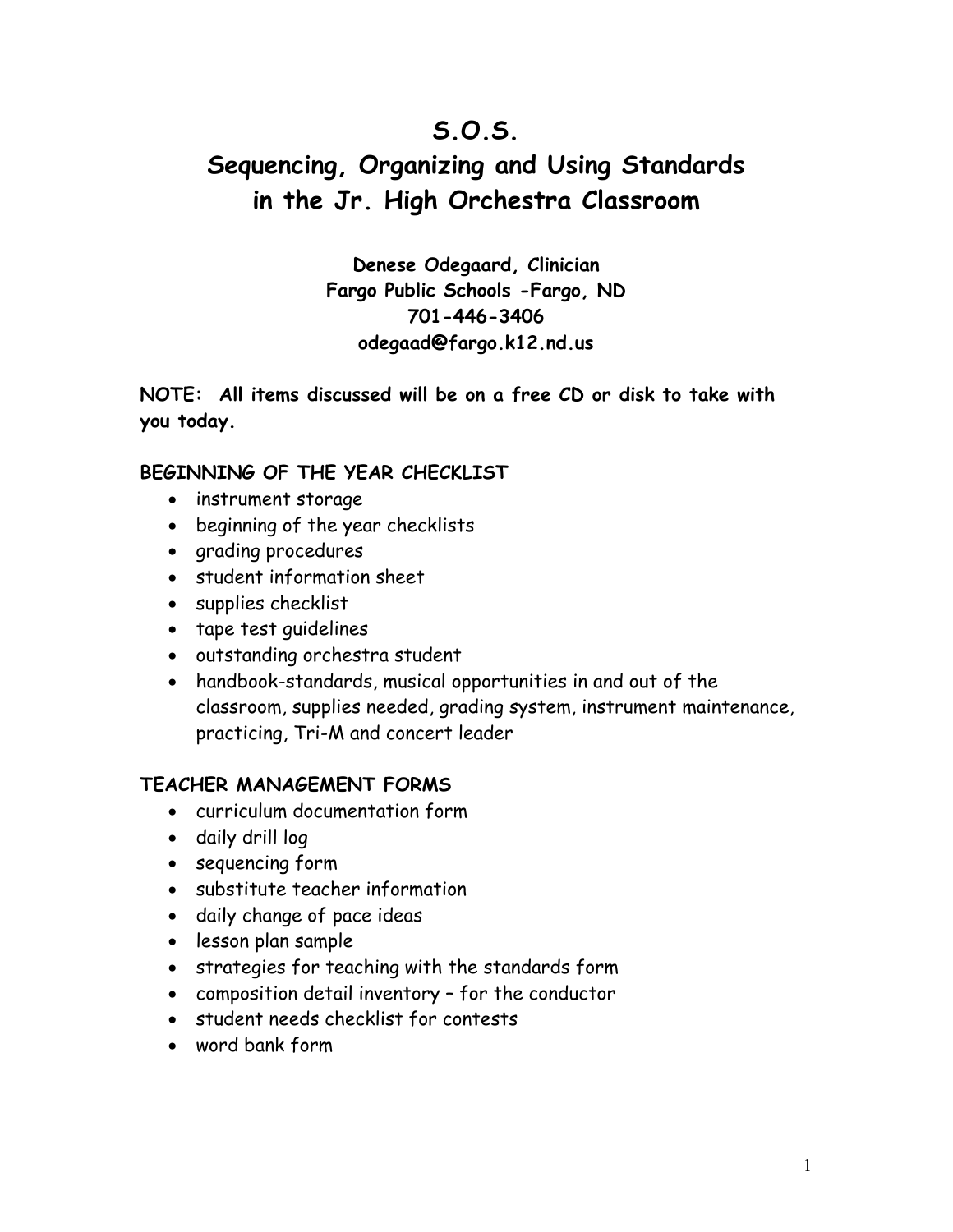### **WHAT TO INCLUDE IN YOUR LESSON PLAN BOOK**

- class lists
- lesson plans
- school attendance policies and procedures
- tuning procedures
- syllabus
- special lists of students with medical/special needs
- names of students in each section who can be trusted to assist with class
- quick assessment lists with students' names in alphabetical order for keeping track of who has returned forms, assignments, payments etc. or specific criteria such as materials, attendance, and behavior
- emergency plans for lock-downs, tornado, fire, evacuation etc.
- instrument and music storage charts

### **WHAT TO INCLUDE IN YOUR SUB FOLDER**

- names of principals and their phone numbers
- names of other teachers in your music department
- your schedule what times, what students, what rooms
- where to find emergency plan information
- where to find method books and large group materials
- attendance policies and procedures
- responsible students in each class
- supervision duties –where, how long, rules
- $\bullet$  other  $\bullet$

### **SUB REPORT**

Develop a form that the sub can use quickly to report what was covered while you were gone from the classroom. Include these items:

- class period
- students absent
- behavior problems
- material covered you may list concepts you usually cover and the sub can quickly circle the areas worked on such as: tempo, dynamics, intonation, rhythm, articulation etc.
- assignments given/due date
- students' cooperation level circle high/medium/low
- other \_\_\_\_\_\_\_\_\_\_\_\_\_\_\_\_\_\_\_\_\_\_\_\_\_\_\_\_\_\_\_\_\_\_\_\_\_\_\_\_\_\_\_\_\_\_\_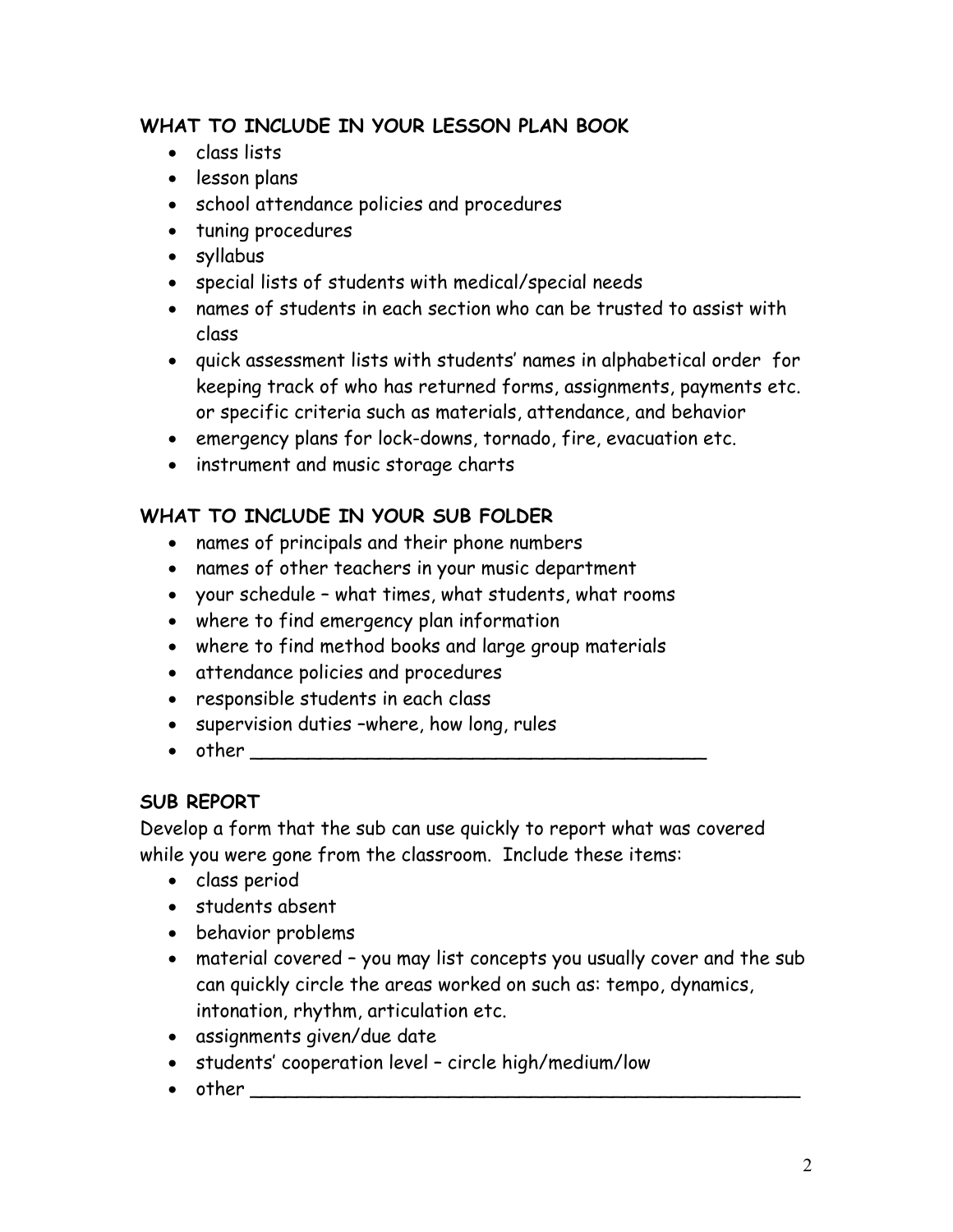### **ASSESSMENTS**

- posture and position assessment checklist
- individual progress of an individual student in a group settingattendance, materials, attitude, preparation
- improvisation assessment rubric 2-4 beats rhythmic call & response, 2-4 beats individual rhythmic improvisation, 2-4 beats melodic call & response, and 2-4 beats individual melodic improvisation
- individual rhythmic assessment rubric count and clap rhythms, playing rhythms, and labeling rhythms – semester check
- rhythm reading check in the classroom clap/play/write
- sequence of tuning procedure rubric by steps pitch is in or out of tune; pitch is higher, lower or the same; tuning with fine tuners; tuning with pegs
- sight-reading assessment rubric time and key signatures, tempo, accidentals, rhythm, and signs
- subjective evaluation for listening checklist appropriate terminology, good sentence & paragraph structure, accurate English and Italian spelling, answers questions appropriately and includes detail and explanations to support answer
- subjective evaluation for listening checklist in a group setting
- music performance evaluation rubric long and short forms tone, intonation, rhythm, articulation, dynamics, positions, vibrato, and ensemble
- quarterly self-evaluation compare from quarter to quarter
- solo and ensemble performance rubric have a person in the community come in and evaluate or adjudicate performances
- outstanding orchestra student point system

### **SEQUENCING METHOD BOOKS FOR CLASS SYLLABUS**

Take all of the method books that would be appropriate for use at each grade level and sequence them according to the following:

- key signature
- note introduction and range
- intervals used
- rhythms
- style
- technique articulations, positions etc.
- eras or composers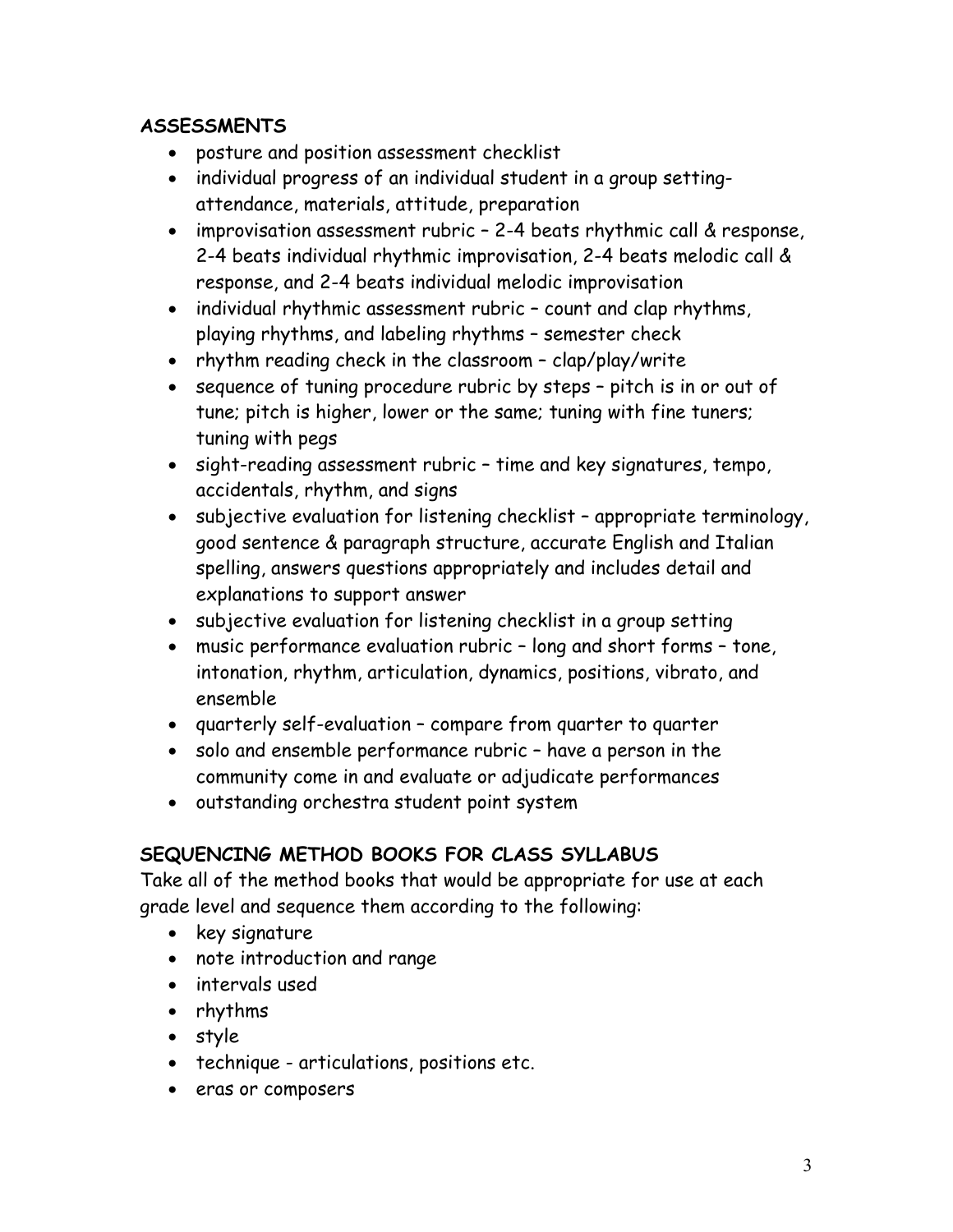This gives the students time to work on particular key signatures for a longer length of time to familiarize finger patterns. Start with easier rhythms and work toward harder rhythms. You can add new concepts such as shifting while still working on familiar things such as key signatures and rhythms. Play music from different composers within certain keys for variety.

Make a checklist by section to check off once that class has learned a piece, exercise or concept to help you keep track of where each class is.

### **ORGANIZING CLASS TIME**

- 2 minutes to get instrument and music organized at the beginning of class and 2 minutes at the end of class to put things away – stick to this and have students help you with the time when you can't see the clock or don't notice it is time to put things away
- have the order of music or exercises listed on the board each day
- tune
- warm-ups scales, vibrato exercises, etudes, canons, rhythm drills, improvisation etc.
- play a familiar piece or exercise straight through
- introduce a new piece or exercise or do extensive practice on difficult sections of a piece
- end with something familiar, already learned, their favorite piece or go straight through the section of the piece you just drilled to get a feel of continuity
- keep the pace of the class moving ahead and if you sense that students are disengaging themselves, switch to another activity
- don't be afraid to have expectations or work hard for at least the middle section of the class period – they like to be pushed and feel good when they accomplish something

### **WAYS TO VARY PRACTICE – SMALL GROUP INSTRUCTION**

- students each play a measure, line or phrase moving from one student to another without pausing
- students each play a specific note of a piece one on D, one on E etc.
- teacher plays a measure and students identify it
- teacher plays a measure, phrase or line and the students echo it back
- stand up when you hear the "A section" of an ABA form piece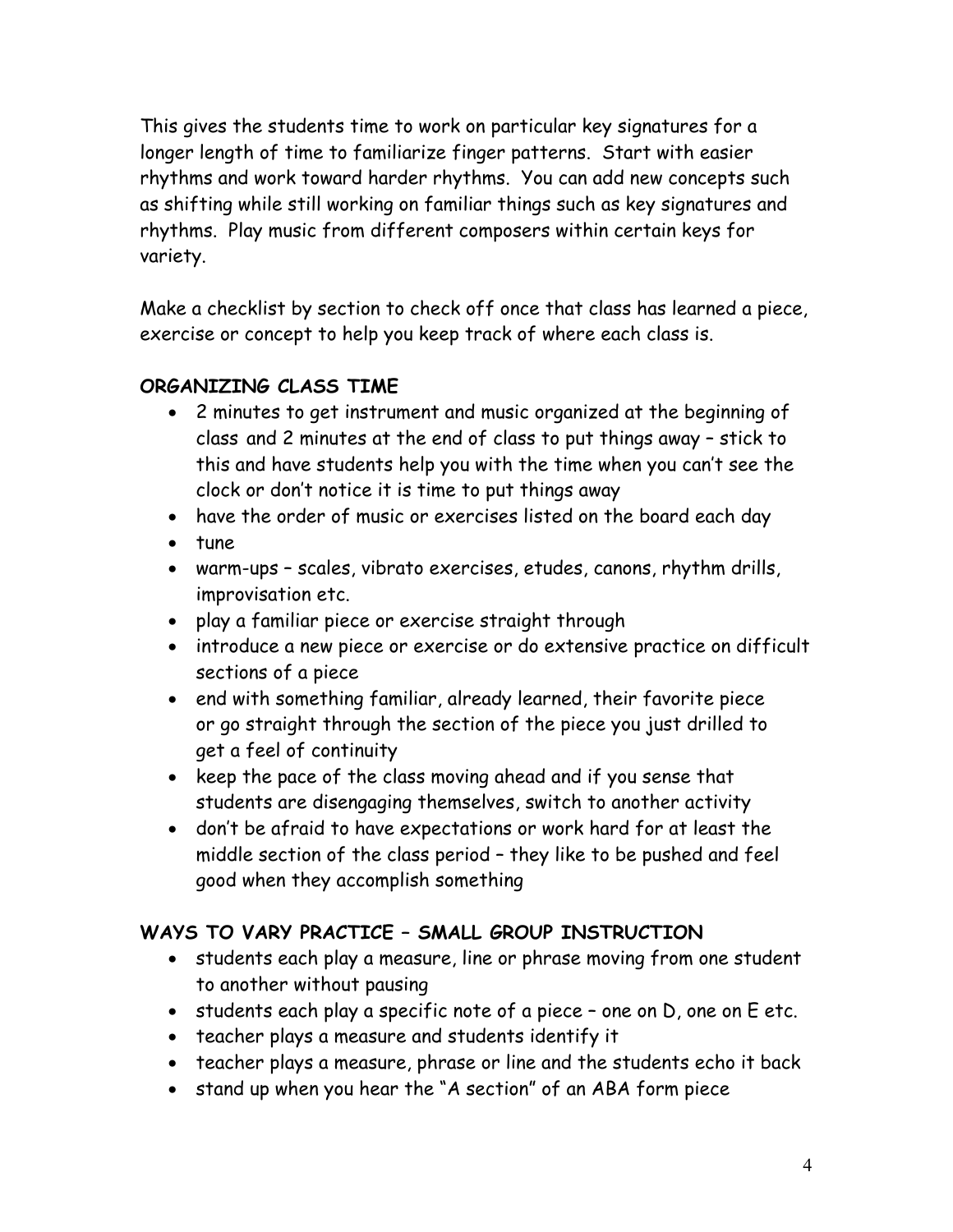- improvise an ending to a piece
- sing the piece with solfege
- divide the students into A and B groups the A group plays the first measure, the B group plays the second measure, alternating measures throughout the piece. Divide the groups by beats or rhythms for variety
- one half of the groups plays a measure and the other half of the room echos the measure to check for intonation accuracy
- stand up every time you play a specific note such as a new note or an accidental or a note in the key signature
- count how many times a new note appears in a piece
- alternate standing up and sitting down every time the dynamics change
- decide on an action for each type of rhythm you have in a piece and do that action while counting aloud - example: quarter note=clap
- add slurs to exercises with sets of 4 eighth notes 2 notes to a slur, 4 notes to a slur etc.

### **WAYS TO MAKE YOUR CLASS INTERESTING WHILE PRACTICING CONCEPTS**

- sort students for ensembles or project groups hand out cards with different musical symbols, terms, dynamic markings, musical eras etc. and have students mingle and match the card to other students to form a group
- teach rhythmic dictation by using popsicle sticks and pennies students place a stick down for each note heard the first time the example is played; the second time the example is played, place sticks across the groups for beams; and for dotted notes use pennies
- play a scale with rhythm cards hold up the first card of your set for students to play on the first tone, switch to the second card while they finish the first card; play the second card on the second tone etc.
- flash card sets for terms and symbols practice individually with the answer on the back of the card, practice with a partner or take a test from the same set of cards
- teach finger charts with a blank finger chart and small round plastic disks with the letters of each finger space on them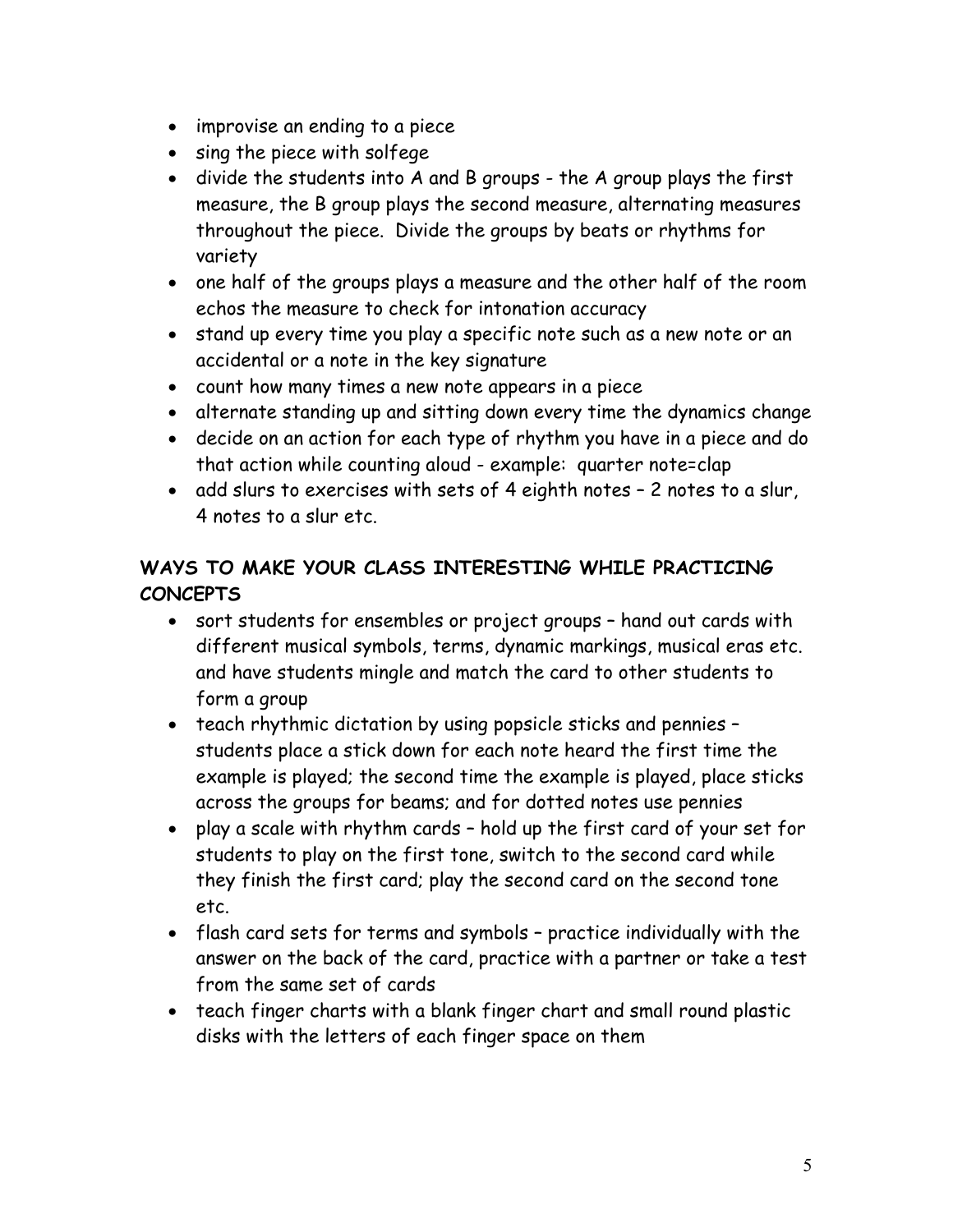### **CONCERT IDEAS**

- Standard 9 A Taste of Music Concert perform music from other cultures, enlist the help of foreign students for decorations (country flags, artifacts etc.) and bring food from different countries to have as a pre-concert hors d'oeurves party
- Standard 9 Music in Our Schools Month Concert perform music by composers who were born in March along with a Power Point presentation of pictures of the composers and a few facts about the era and composer shown during each piece
- Standard 8 Academy Award Concert perform movie themes, preconcert reception with red carpet, limo rides, gold painted academy award statues, Power Point presentation of the movies or movie posters and academy award ceremonies, and a Walk of Fame with a student's name on each star

### **TEACHING TO THE STANDARDS**

- Standard 4 Students composing and arranging music with specified guidelines – make a simple chart of notes found on each instrument. Provide several empty measures with a chord structure provided and let the students compose a melody only with tones found in those chords. The melody from the chord tones will go in the top line and the chord will go in the bottom line.
- Standard 4 take simple melodies from folk tunes and provide the chord structure for them. Let them arrange it in quartet form but explain to them about filling out chord tones vertically in all voices, rules about keeping tones the same or close together in each part and let them add passing tones. Look at the rhythmic structure and see if you can add some rhythmic variety to parts.
- Standard 7 Students Evaluating Music and Music Performance using the rubric given previously under assessment, evaluate a live performance of a soloist, ensemble or orchestra; videotaped performance of the students' own group; critique solo and ensemble preparation; have students give feedback to each other before a playing test; or have a section leader fill this out about the section players' performance.